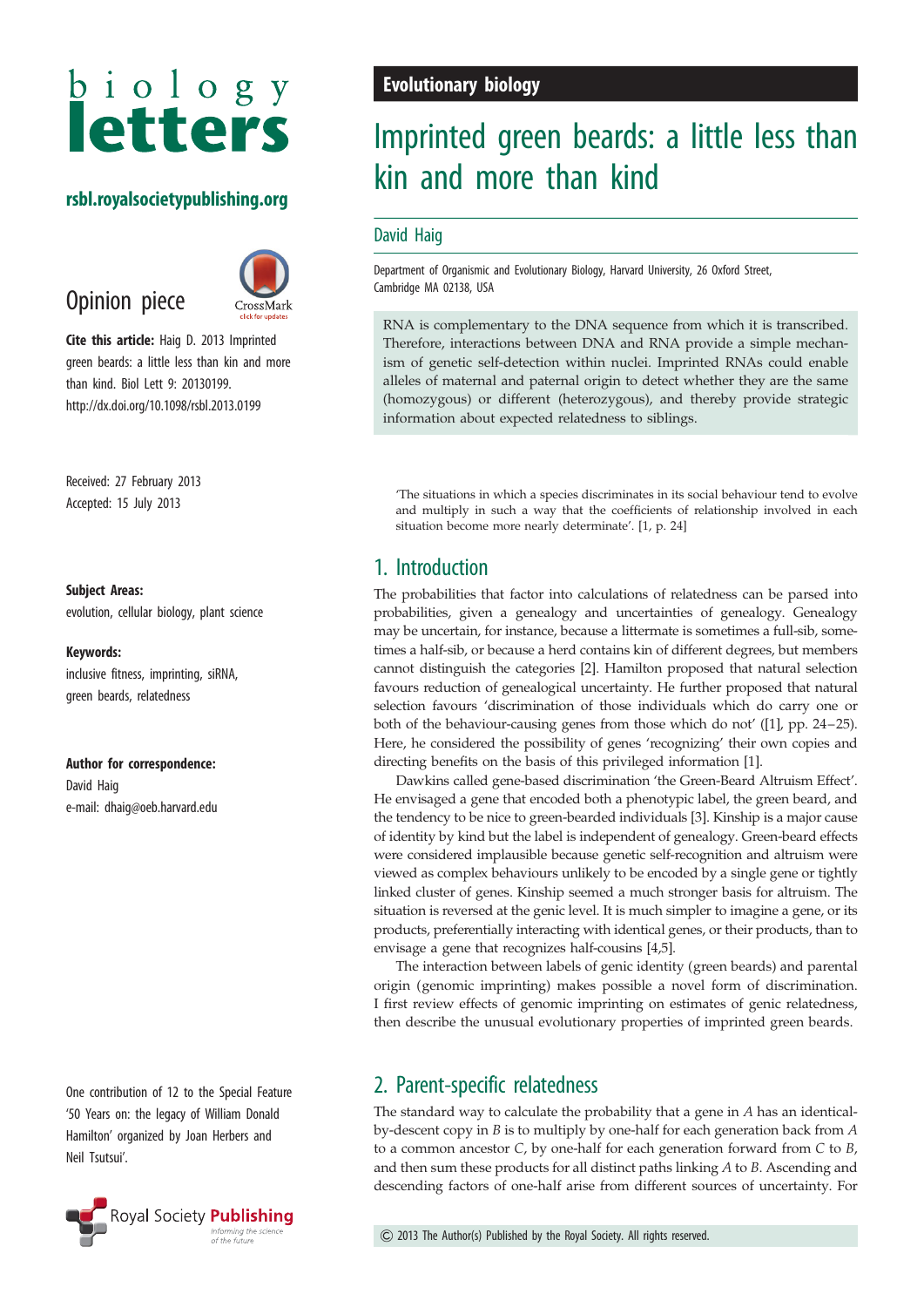2

<span id="page-1-0"></span>each step backward from offspring to parent, a randomly chosen gene in the offspring may come from either mother or father. For each step forward from parent to offspring, the offspring receives one of two alleles in the parent.

Genomic imprinting enables genes to discriminate between matrilineal and patrilineal kin [\[6](#page-2-0)]. The factor of one-half for the first backward step resolves into a factor of one or zero when genes have imprinted expression. In the case of sibs, an imprinted gene of maternal origin is definitely present in an offspring's mother and transmitted to littermates with probability one-half, whereas an imprinted gene of paternal origin is definitely present in the offspring's father and transmitted to littermates with probability  $p/2$ , where  $p$  is the chance of shared paternity. Because relatedness is lower when genes are paternally derived, imprinted genes are predicted to behave more 'selfishly' toward littermates when paternally derived and less 'selfishly' when maternally derived.

If genes carried imprints of grandparental origin, then factors of one-half for the first and second backward steps would resolve into factors of either one or zero [[7](#page-2-0)]. Thus, half-cousins who share a maternal grandmother are related by one-quarter for genes of maternal grandmaternal origin but are unrelated for all other genes. As yet, there is no clear evidence for second-order imprints.

## 3. Imprinted green beards

Complementarity between the strands of a double helix, and between DNA and the RNA transcribed from its sequence, allow allele-specific interactions within nuclei between different copies of the same gene. A diverse fauna of small RNAs participate in a wide variety of regulatory processes. Many of these processes depend on selective interaction with complementary DNA or RNA [[8](#page-2-0)]. Because complementary sequences represent each other, their interaction can be viewed as a simple form of genetic self-recognition that makes possible intranuclear green-beard effects.

24-nucleotide small-interfering RNAs (siRNAs) of Arabidopsis cause RNA-directed DNA methylation (RdDM) and transcriptional silencing of DNA sequences with motifs complementary to the siRNA. The template for synthesis of siRNAs is probably the sequence subject to RdDM [\[8\]](#page-2-0). Dosage-sensitive responses to an siRNA would allow a sequence to 'count' its copies within a nucleus. Imprinted expression of an siRNA would allow alleles of maternal origin to signal their presence to alleles of paternal origin or vice versa. A silent allele can 'hear' what the other allele has to say.

An abundant class of maternally expressed siRNAs (mesiRNAs) are expressed from madumnal (maternally derived) chromosomes of endosperm [\[9\]](#page-2-0). MesiRNAs target genes that delay onset of endosperm cellularization and prolong endosperm proliferation [[10\]](#page-2-0), consistent with theoretical predictions that maternally expressed imprinted genes should inhibit endosperm growth [\[11](#page-2-0)].

Consider the introduction of mesiDNA (a motif that encodes mesiRNA) into a previously unimprinted gene encoding a growth enhancer. Transcription of A, the established allele without mesiDNA, is expected to be a compromise between a lower level favoured as a madumnal allele and higher level favoured as a padumnal (paternally derived) allele. By contrast,  $A'$ , the initially rare allele with mesiDNA, will be transcribed at the same level as A when it is a



Figure 1. The mesiRNA ratchet. A population initially fixed for allele A (upper left) is successively invaded by an allele  $A'$  that also encodes a mesiRNA; an allele  $A^\circ$  that retains the mesiRNA but is insensitive to its effects and an allele  $A^*$  that encodes a new mesiRNA (lower right). Subscripts  $m$  and  $p$  indicate madumnal and padumnal alleles. Squares represent the coding sequence of an mRNA. Circles and triangles represent coding sequences of mesiRNAs. Filled symbols are expressed. Unfilled symbols are silent. Homozygotes lie on the main diagonal. Off-diagonal elements are heterozygotes.

padumnal allele because the siRNA is not expressed, but at lower levels than A when it is a madumnal allele because the siRNA is expressed. Thus,  $A'$  behaves as a padumnally expressed, madumnally silent allele when heterozygous. It will increase in frequency at the expense of A because it makes finer discriminations of relatedness.

By contrast to its behaviour in heterozygotes,  $A'$  mRNA is transcribed from neither allele in homozygotes, because both alleles are silenced by the mesiRNA. The siRNA produced by madumnal  $A'$  informs padumnal  $A'$  that the seed contains an  $A'A'$  embryo rather than an  $AA'$  embryo and that the mother carries at least one copy of  $A'$ . Therefore, at least half of other embryos will receive  $A'$  from their mother (in addition to those that receive  $A'$  from their father). Thus, mesiRNA signals a doubling of 'relatedness' to self and increased 'relatedness' to littermates  $(r_L)$ . If  $r_L$  more than doubles, the balance of benefits to self and costs to littermates for padumnal  $A'$  shifts in favour of production of less growth enhancer, as occurs in the presence of mesiRNA.

Whether  $r<sub>L</sub>$  is doubled will depend on allele frequencies, the frequency of selfing and the number of fathers per brood. A complete analysis of this problem is beyond the scope of this letter, although some insight can be gained by considering effects when  $A'$  is rare. In an outbreeding population,  $A'$  will be transmitted predominantly by  $AA'$  parents, with padumnal  $A'$  expressed when mothers are  $AA$  but inhibited by mesiRNA in 50% of seeds when mothers are  $AA'$ . MesiRNA signals a doubling of  $r<sub>L</sub>$  for single paternity of a mother's offspring and more than doubling for multiple paternity. Therefore a reduction in seed size, with concomitant increase in seed number, would appear to benefit  $A'$ . MesiRNA functions as a 'secret hand-shake' that allows padumnal  $A'$  to recognize its allelic partner as self and to reduce its own transcription for the benefit of madumnal  $A'$ in littermates.

MesiRNA could also function as an adaptive signal of self-fertilization. Selfing shifts the optimal trade-off between